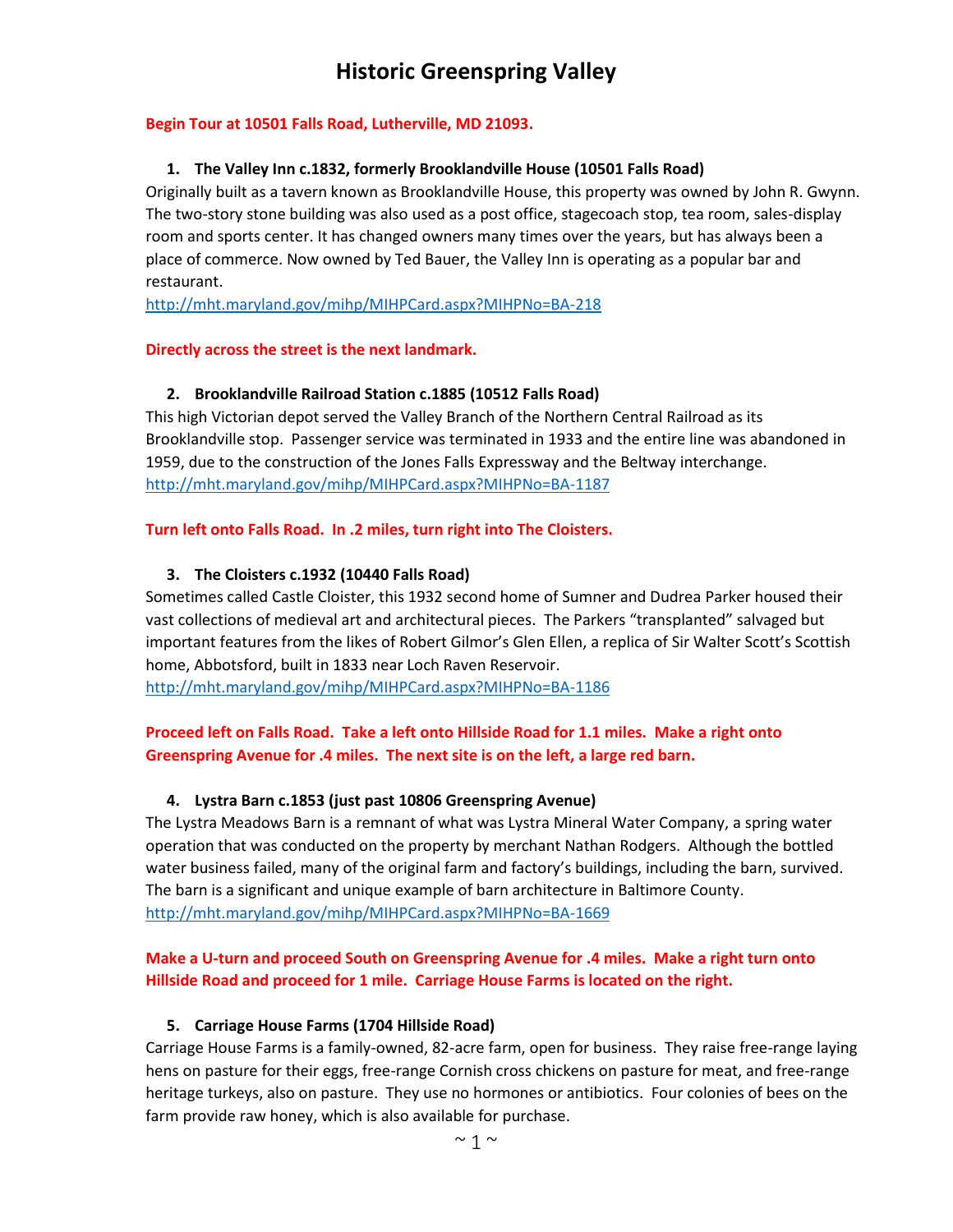**Continue West on Hillside Road for .3 miles. Make a left onto Stevenson, proceed .8 miles, and then turn left onto Garrison Farms Road. Take the first right onto Garrison Farms Court. Fort Garrison is on the left.**

# **6. Fort Garrison c.1695 (6 Garrison Farms Court)**

Now in a suburban neighborhood, Col. Ouldton's fort was built to house the rangers hired by the colonial governor to protect the settlers moving to or farming in the valley. The fort was also used during the French and Indian War. Eventually garrisons fell out of use, as it was difficult to keep rangers employed, especially in the cold winters.

<http://mht.maryland.gov/mihp/MIHPCard.aspx?MIHPNo=BA-33>

**Go West on Garrison Farms Court. Turn left onto Garrison Farms Road. In .2 miles, turn right onto Stevenson Road and proceed .8 miles to Stevenson Village, on the right just past Hillside Road. Stop in the Village if you would like to visit Stone Mill Bakery, Don's Farm Stand, or other shops. Then proceed onto Old Valley Road, which is directly across from the entrance to Stevenson Village. See the Railroad Station on the left.**

**7. Stevenson Railroad Station c.1900, former site of Avalon House (10404 Stevenson Road)** This railroad station was completed on December 31, 1901 to provide improved facilities for the frequent commuter service to and from downtown Baltimore. Designed by architect J. Appleton Wilson in an asymmetrical "picturesque" expression of the Queen Anne style, the exterior of the station remains virtually unaltered.

**Continue on Old Valley Road. Make a left onto Greenspring Valley Road. In .8 miles, Come by Chance, a private residence, will be on the right.** 

# **8. Come by Chance c.1834 (2312 Greenspring Valley Road)**

This property was held by the Owings family as early as 1744, but no dwelling appears to have been built prior to 1834 when the Gent family took ownership. A solid mahogany door opens into a front hall with a parlor on each side and a lovely curving staircase leading to two bedchambers above. The basement is native fieldstone.

<http://mht.maryland.gov/mihp/MIHPCard.aspx?MIHPNo=BA-47>

**Continue on Greenspring Valley Road for .9 miles. At the sharp bend in the road, you will see a cluster of homes on the left that are part of the Chattolanee African American Survey District.** 

# **9. Chattolanee African American Survey District c.1800s (Greenspring Valley Road, just before Spring Hill Road)**

This small historic African American enclave developed around Greenspring United Methodist Church, constructed at the end of the Civil War. Chattolanee is made up of nine historic properties, including one church, five dwellings along Spring Hill road and three historic dwellings on Greenspring Valley Road.

[http://www.baltimorecountymd.gov/Agencies/planning/historic\\_preservation/maps\\_and\\_research\\_li](http://www.baltimorecountymd.gov/Agencies/planning/historic_preservation/maps_and_research_links/index.html) [nks/index.html](http://www.baltimorecountymd.gov/Agencies/planning/historic_preservation/maps_and_research_links/index.html)

(Scroll down to African American History, Mapping a Paradox)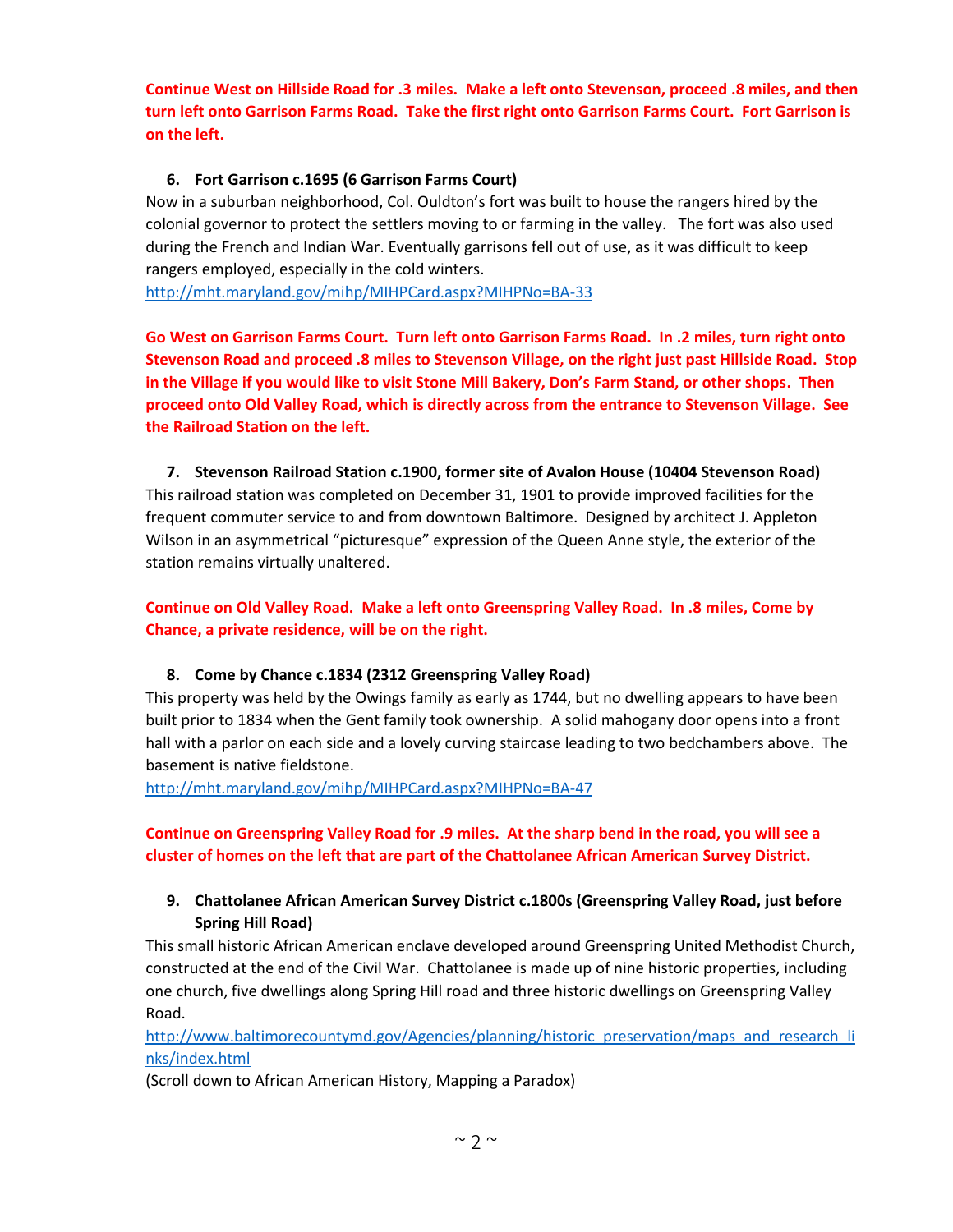#### **Turn left onto Spring Hill Road, the next site will be immediately on your left.**

#### **10. Green Spring United Methodist Church c.1872 (2730 Spring Hill Road)**

This small church was begun in the Chattolanee community by African American residents of the area, many of whom were employed by the Valley families. <http://mht.maryland.gov/mihp/MIHPCard.aspx?MIHPNo=BA-1620>

# **Turn around and go left onto Greenspring Valley Road for a short while. Make a left onto Cradock Lane and follow to Green Tree Road. Turn left and proceed to Alto Dale Farm Road. Turn left and straight ahead is Alto Dale, a private residence.**

#### **11. Alto Dale c.1859 (Alto Dale Farm Road)**

The property was originally owned by Robert Lyon who purchased it around 1836. Eventually, Dr. John Fisher purchased the property, which he named Alto Dale, and built the current house around 1859. He lived there until his death, and had a medical practice in the Greenspring Valley. <http://mht.maryland.gov/mihp/MIHPCard.aspx?MIHPNo=BA-161>

**Turn around on Alto Dale Farm Road and make a right onto Green Tree Road, then right onto Cradock Lane. Make the first left onto Village Queens Drive. Trentham will be on the left and is a private residence.** 

#### **12. Trentham c.1861 (135 Village Queen Drive)**

The original house here was a small dwelling built by the Rev. Thomas Cradock, first rector of St. Thomas Parish, around 1747. He married Catherine Risteau, and the 200-acre farm was a gift from Captain John Risteau. The house was enlarged, but in 1858 was destroyed by fire. It was then rebuilt on a much larger scale in stone and covered with stucco. Numerous dependencies include a log stable and a stone octagonal bathhouse.

<http://mht.maryland.gov/mihp/MIHPCard.aspx?MIHPNo=BA-41>

# **Turn around on Village Queen Drive and make a left onto Cradock Lane. Proceed to the Cradock Lane and Greenspring Valley Road intersection; the next landmark is straight ahead on a private driveway.**

#### **13. Green Spring c. 1774 (112 Greenspring Valley Road)**

This private home is the only pre-Revolutionary house in the Valley that has remained in the same family, with ownership passing almost exclusively through the female line. It is so named because of the many springs located on the property.

<http://mht.maryland.gov/mihp/MIHPCard.aspx?MIHPNo=BA-45>

# **Continue west on Greenspring Valley Road and make a slight right onto Garrison Forest Road. Proceed .6 miles to your next destination on the left on the Garrison Forest School campus.**

#### **14. Robinswood c.1860 (300 Garrison Forest Road)**

Initially the home of Robert North and Susan (Voss) Elder, this house became part of Garrison Forest School in 1945 to increase the campus and add additional room for boarding students. <http://mht.maryland.gov/mihp/MIHPCard.aspx?MIHPNo=BA-1699>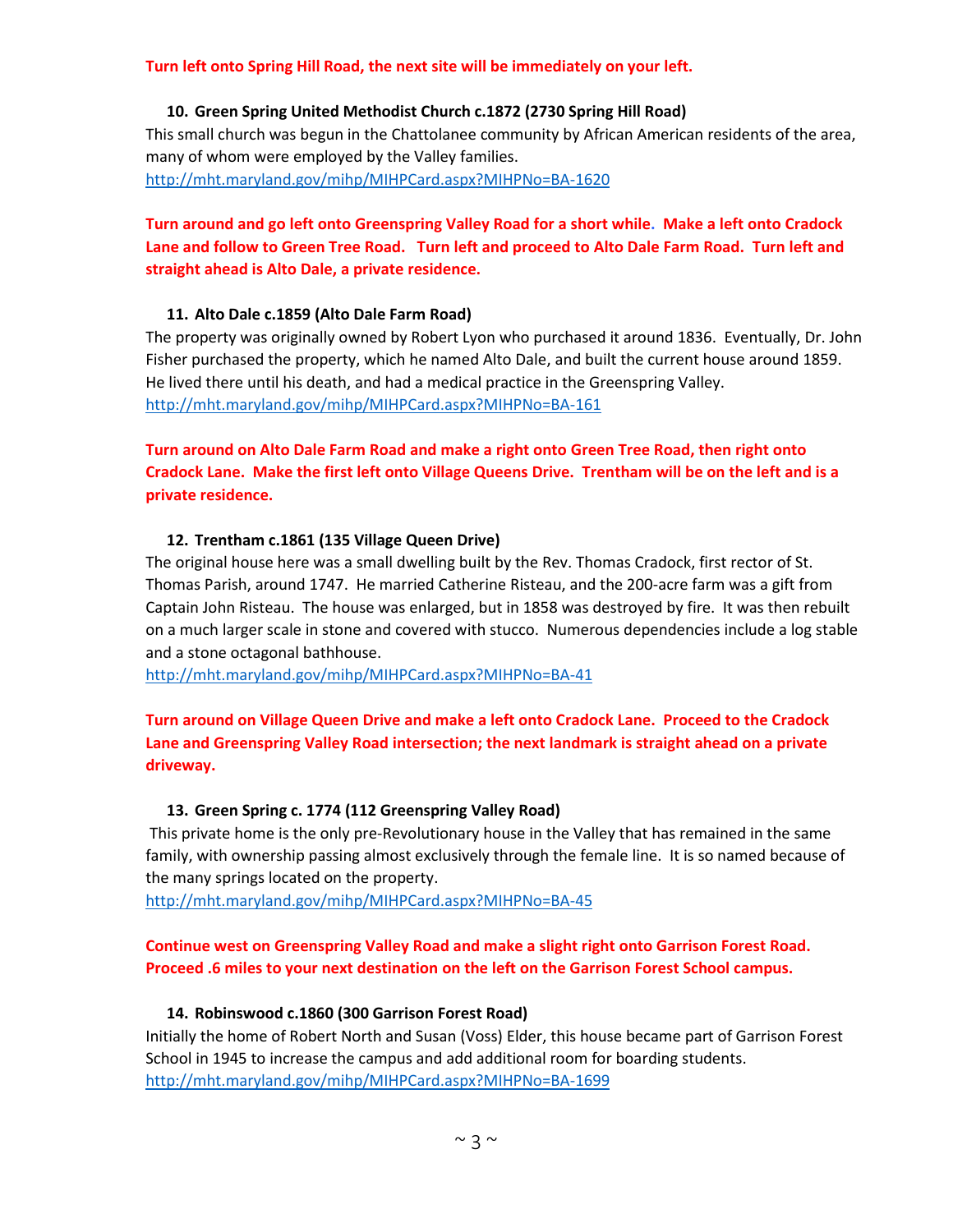# **Go North on Garrison Forest Road for .7 miles. Make a left onto St. Thomas Lane. St. Thomas' Church will be on your right.**

#### **15. St. Thomas Church c.1742 (232 St. Thomas Lane)**

This church is sometimes called the Garrison Fort church. It was begun as a "chapel of ease for the forest dwellers" of Old St. Paul's parish in Baltimore city, but soon became its own parish. Built of brick in Flemish bond, with sharply dropping rooflines and multifaceted fenestration, the church was augmented in later years with transept, chancel and narthex. Its first rector was Thomas Cradock, who arrived from England in 1744 and eventually lived at Trentham.

<http://mht.maryland.gov/mihp/MIHPCard.aspx?MIHPNo=BA-48>

# **Return to Garrison Forest Road and turn left. In .7 miles, you will reach Irvine Nature Center on the right.**

# **16. Irvine Nature Center (11201 Garrison Forest Road)**

Founded in 1975, Irvine Nature Center is a non-profit educational organization, offering programs in environmental studies and natural science to children and adults of the greater Baltimore area. Its 210 acre campus offers hiking trails and beautiful views of the Caves Valley.

# **Turn around and go Southeast on Garrison Forest Road for .5 miles. Your next destination is on the left; it is a private residence.**

#### **17. Atamasco c.1750s (10909 Garrison Forest Road)**

This house is one of the few pre-revolutionary houses still standing in the Greenspring Valley (Green Spring being another). The name of the house is a Native American word meaning day lilies, which still grow in abundance around the house.

<http://mht.maryland.gov/mihp/MIHPCard.aspx?MIHPNo=BA-44>

# **Go South on Garrison Forest Road and make the first left onto Caves Road. The next site is on the right; it is a private residence.**

#### **18. Stemmer House c. 1793 (2627 Caves Road)**

This magnificent  $18<sup>th</sup>$  century house was dismantled in 1930 and moved from its original site on Race Road near Stemmers Run, and was reassembled and restored at the current site. One of Maryland's outstanding Georgian houses, it is believed that the Washingtons of Virginia visited the house at its former location during inspection tours of their iron furnace investments in Back River. <http://mht.maryland.gov/mihp/MIHPCard.aspx?MIHPNo=BA-56>

#### **Continue on Caves Road. The next two sites will be on the left on a private driveway.**

#### **19. The Caves c.1798 ( 2522 Caves Road)**

This property was first surveyed in 1705 by John Coales who called it Coale's Caves. It was resurveyed in 1734 when Dr. Charles Carroll purchased the property. At one point, the Carroll family owned almost 2,500 acres and various Carroll descendants lived on the property for almost a century. <http://mht.maryland.gov/mihp/MIHPCard.aspx?MIHPNo=BA-49>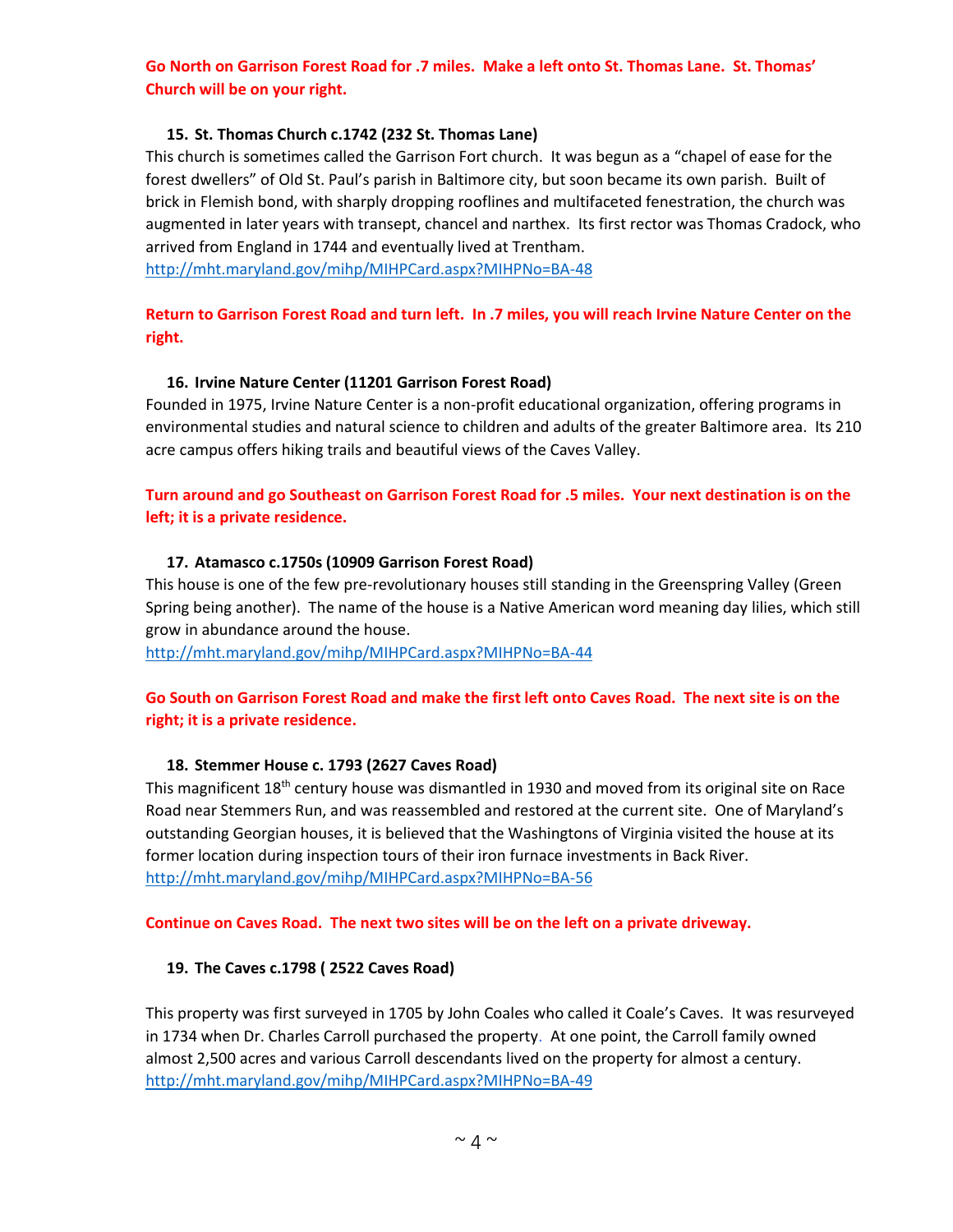#### **20. Little Caves c. 1760 (2518 Caves Road)**

Little Caves was originally a log cabin that was part of the Caves estate. The original room, with log beams and an enormous fireplace for cooking, remains intact.

# **Proceed Northeast on Caves Road. Make the first right onto Park Heights Avenue and go for 1.4 miles. Rainbow Hall is on the left on a private driveway.**

#### **21. Rainbow Hall c.1917 (10729 Park Heights Avenue)**

Also known as "Rainbow Hill", this early twentieth century house was carefully designed to recall an elegant house of late eighteenth century England. The architect was Julian Abele, the first African American student admitted to the architecture school at the University of Pennsylvania. The house was commissioned by Mr. and Mrs. Walter Brooks. Mrs. Brooks' second husband was General Douglas McArthur who named the house "Rainbow Hill" in honor of the Rainbow Division he had led during WWI.

<http://mht.maryland.gov/mihp/MIHPCard.aspx?MIHPNo=BA-381>

# **Go South on Park Heights Avenue for .5 miles. Make a left onto Greenspring Valley Road for .4 miles. The next landmark is on the right, East of Old Valley Road; it is a private residence.**

#### **22. Green Spring Punch c.1700s (2031 Greenspring Valley Road)**

This property was first owned by Samuel Owings, a prominent resident of the Valley who had an extensive list of landholdings and was actively involved in community and county affairs. The property contains several historic structures. The oldest, dating from pre-Revolutionary times, is an enormous stone barn listed in the 1798 Federal Tax Assessment Record. The barn is among the oldest and largest in the district.

<http://mht.maryland.gov/mihp/MIHPCard.aspx?MIHPNo=BA-46> <http://mht.maryland.gov/mihp/MIHPCard.aspx?MIHPNo=BA-1613>

# **Go East on Greenspring Valley Road for .9 miles. Rodgers' Farms is located on the left.**

#### **23. Rodgers' Farm –seasonal (1818 Greenspring Valley Road)**

In the fall, you can enjoy the corn maze, pick pumpkins or take a hay ride! Stop on in!

**Proceed to your next location on Greenspring Valley Road, just beyond Rodgers' Farms. This house is a private residence.**

#### **24. Willowbrook c.1746 (1800 Greenspring Valley Road)**

This property was first surveyed in 1719 and was originally called Anthony's Delight. The current house at Willowbrook has had numerous renovations, but its oldest part was built between 1746 and 1755. The house was used as a clubhouse for the Maryland Polo Club for ten years, beginning in 1926. The meadow in front of the house was used as a polo field and the stables for polo ponies. <http://mht.maryland.gov/mihp/MIHPCard.aspx?MIHPNo=BA-1610>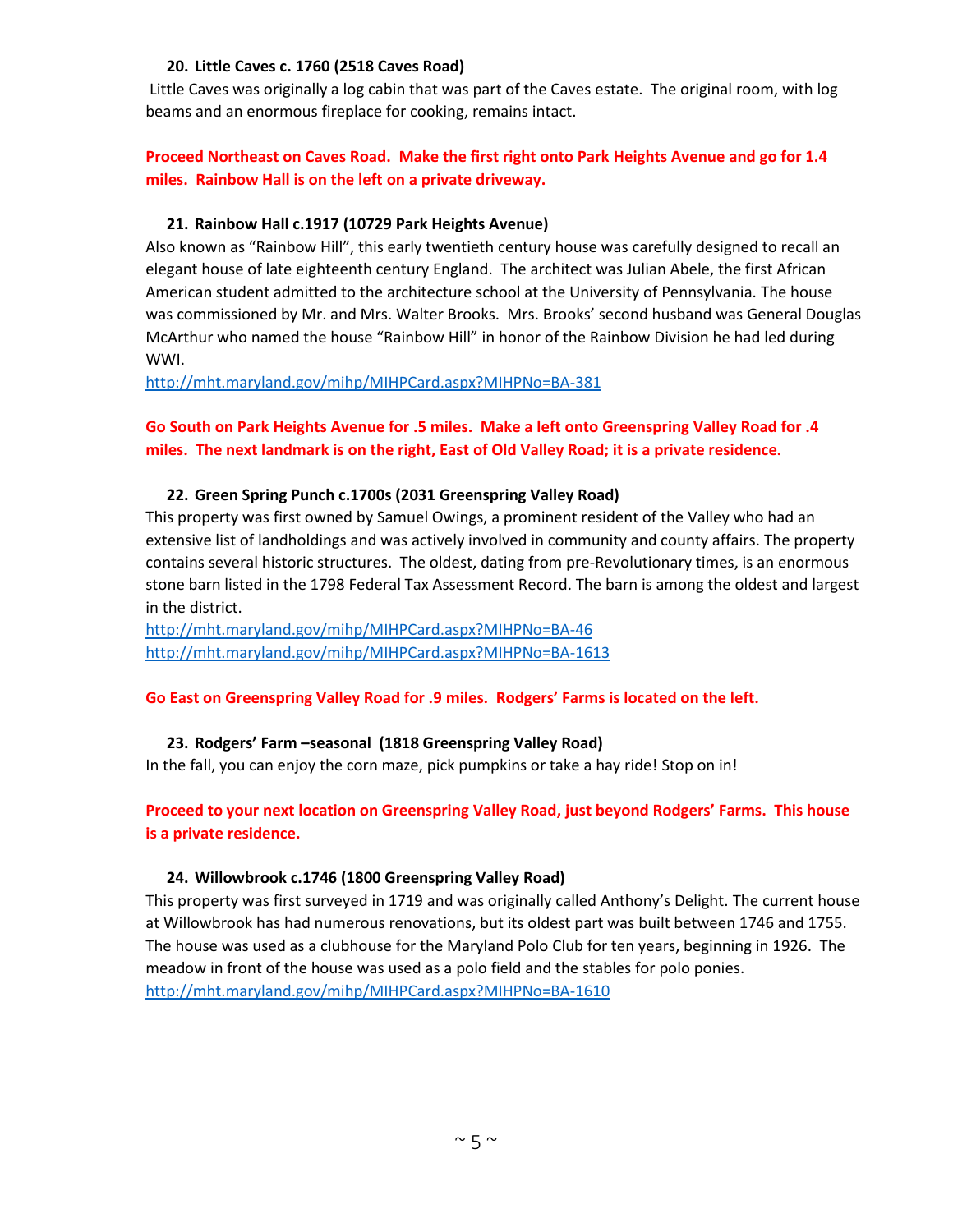**Continuing North on Greenspring Valley Road, you will find the next destination in .5 miles on the left. This private residence is high up on a steep hill.**

# **25. Villa Pace c. 1940 (1526 Greenspring Valley Rd)**

World- renowned soprano Rosa Ponselle and her Baltimore husband, Carle Jackson, built this Italian villa in the Greenspring Valley. Miss Ponselle designed the 17 room home herself, including her "Cinderella Style Bedroom". It is said that in her retirement here, her lovely voice could be heard as she sang from the porch overlooking the valley. The couple divorced, but Miss Ponselle died at her beloved villa and is buried at Druid Ridge Cemetery.

<http://mht.maryland.gov/mihp/MIHPCard.aspx?MIHPNo=BA-1608>

# **Proceed east, and you will find the next landmark on the right.**

# **26. Seven Oaks at Stevenson University c. 1905 (1531 Greenspring Valley Road)**

Seven Oaks is a large Georgian revival house with an asymmetrical portico, two stories, and a dormer level. The home was acquired by Sisters of Notre Dame de Namur and is now part of Stevenson University.

<http://mht.maryland.gov/mihp/MIHPCard.aspx?MIHPNo=BA-2294>

#### **Continue East on Greenspring Valley Road for .6 miles and the next destination is on the left.**

#### **27. Gramercy c.1902 (1400 Greenspring Valley Road)**

Today, this elegant bed and breakfast still retains the design and atmosphere of the home built by entrepreneur Alexander Cassatt, brother of American painter Mary Cassatt. In the 1950s, the house and grounds became the home of the Koinonia Foundation, a center for retreat and study. The Center closed in 1985, but much of the property remains in agriculture as Maryland's oldest organic farm. <http://mht.maryland.gov/mihp/MIHPCard.aspx?MIHPNo=BA-1679>

# **Further down the road is Fernwood, on the left. This private residence is up on the ridge.**

# **28. Fernwood c.1895 (1116 Greenspring Valley Road)**

In 1902, this three-story frame building was 40 feet wide and 50 feet long, with a wide veranda encircling the house. All the rooms on the first floor opened onto this porch. Fernwood stands on one of the highest elevations in the area.

<http://mht.maryland.gov/mihp/MIHPCard.aspx?MIHPNo=BA-1600>

# **Go West on Greenspring Valley Road for .2 miles and the next destination is on your right. It is a private residence.**

# **29. Oakdene c.1735 (1021 Greenspring Valley Road)**

Originally called Summerfield, sections of this home were built as early as 1735. Generations of the Cockey family lived in this handsome dwelling, including Captain John Cockey who served in the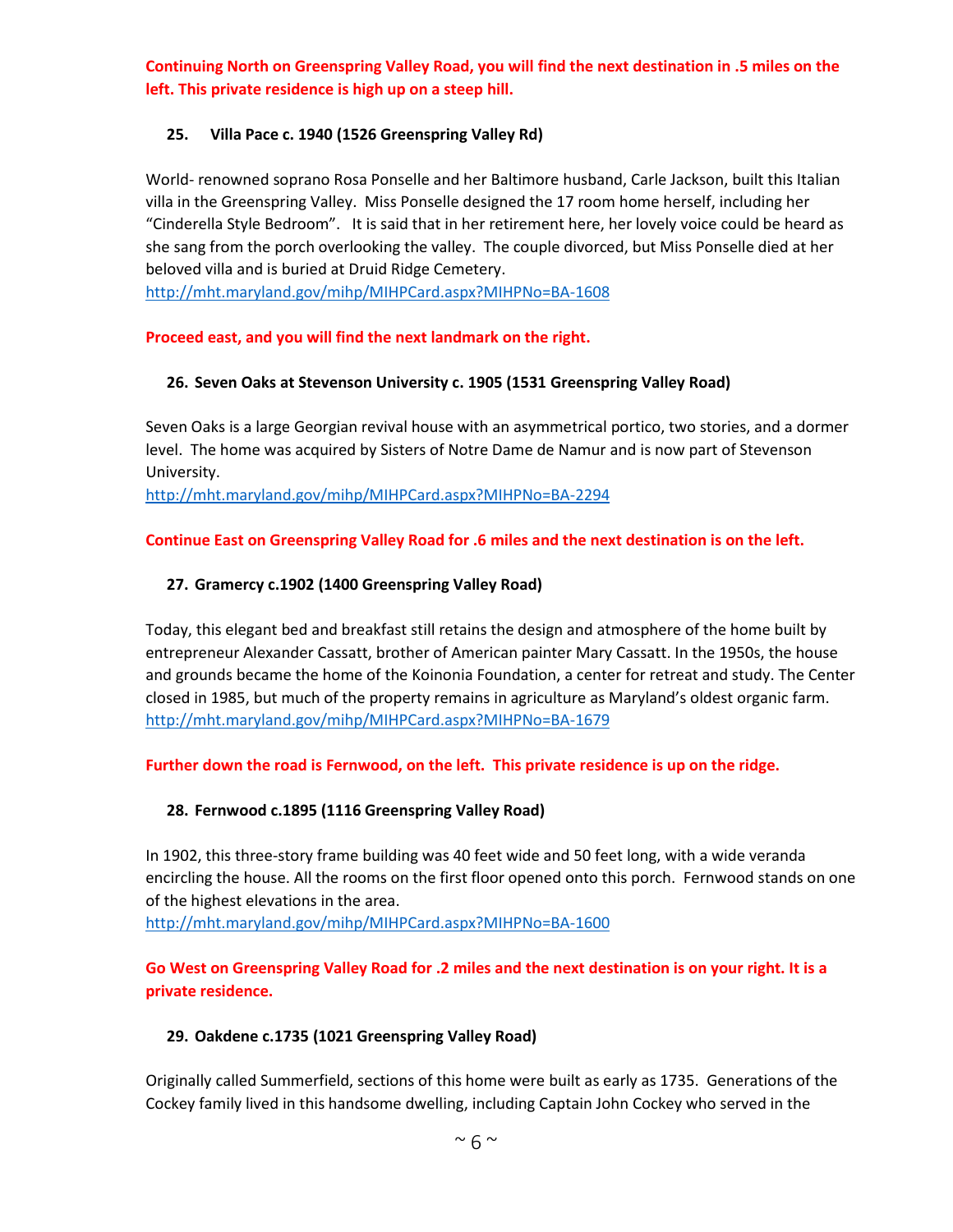Revolutionary War. After several changes of hands, members of the Carroll family took ownership, among them U.S. Ambassador William Trimble. A very large stone stable possibly built in the late 19th century as well as a Queen Anne gambrel roofed barn also exist on the property. <http://mht.maryland.gov/mihp/MIHPCard.aspx?MIHPNo=BA-814>

#### **Continue east for your next location on the left, a private residence.**

#### **30. Brandonwood c.1925 (918 Greenspring Valley Road)**

Built by Captain Emerson for his wife's son, Frederick C. McCormack, Jr. it was then a three-story brick mansion with fifty room, including thirty bedrooms and fourteen baths. It suffered a damaging fire in 1939 and was rebuilt.

<http://mht.maryland.gov/mihp/MIHPCard.aspx?MIHPNo=BA-1598>

#### **Across from Brandonwood on Greenspring Valley Road is your next stop, also a private residence.**

#### **31. Helmore c.1835 (901 Greenspring Valley Road)**

Originally owned by the renowned Cockey family, Helmore was sold to the Samuel Brady family in 1842. Samuel Brady was a former mayor of Baltimore City. After his death, the house passed to his son, also Samuel, who farmed the property and was president of the Baltimore County Agricultural Society. He also served as Mayor of Baltimore and held other political offices. <http://mht.maryland.gov/mihp/MIHPCard.aspx?MIHPNo=BA-1597>

# **Stay on Greenspring Valley Road for .3 miles. Make a left onto Tony Drive. Your next destination is on the right.**

# **32. Emerson Farms c.1915 (10807 Tony Drive)**

Captain Isaac Emerson, who originated the formula for Bromo-Seltzer, used this farm to establish the *Brooklandwood Spring Water Bottling Company.* His *Aqua Velva* water flowed from the Brooklandwood stream, which was allegedly discovered by Charles Carroll in 1774. The water enjoyed nation-wide distribution. Captain Emerson also built the famed Bromo-Seltzer Tower as well as the Emerson Hotel in Baltimore at a cost of \$2 million. Emerson Farms are now part of Greenspring Montessori School.

<http://mht.maryland.gov/mihp/MIHPCard.aspx?MIHPNo=BA-1715>

# **Go South on Tony Drive to Greenspring Valley Road. Make a Left. Make another left onto Falls Road. In 1.2 miles, your destination will be on the left on the Maryvale School campus.**

#### **33. Wickcliffe c.1913 (at Maryvale School, across from Tremblant Court on the right)**

This stone simulation of a medieval castle in the Green Spring Valley was constructed to duplicate part of the residential wings of Warwick castle in England. This Tudor style structure of 65 rooms was one of the largest private homes ever built in the county. In 1945, the entire premises became the Maryvale Preparatory School and serves as a private high school for girls. <http://mht.maryland.gov/mihp/MIHPCard.aspx?MIHPNo=BA-1602>

**Make a U turn. Proceed Southeast on Falls Road for .3 miles. Your next location will be on the left on St. Paul's School property.**